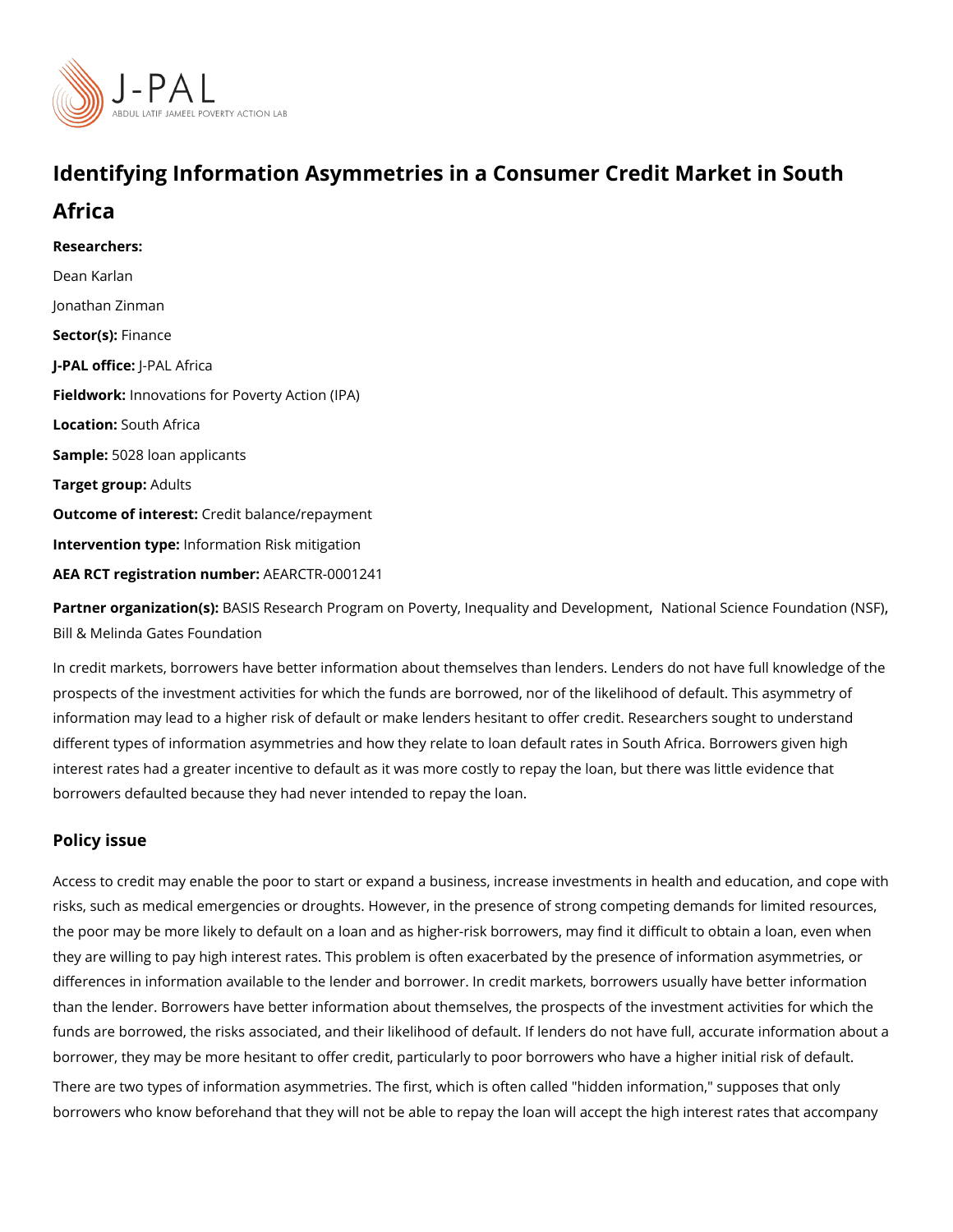high-risk loans. The second type, commonly referred to as "hidden action," supposes that borrowers given high interest rates have greater incentives to default since it becomes more costly to repay the loan. If lenders know which of these effects is more responsible for loan defaults among high-risk borrowers, they may be better able to design policies that increase the likelihood of repayment, which would allow them to extend access to credit to those who are generally considered to be too high of a risk.

#### **Context of the evaluation**

The partner lending institution was one of the largest and most profitable micro-lenders in South Africa, with a network of more than 100 branches across the country offering small, high-interest, short-term credit with fixed monthly repayment schedules to the working poor. The lender's median loan size was R1000 (US\$150), which was about one-third of the average monthly income of its borrowers. The partner typically offered four-month loans with an interest rate between 7.75 and 11.75 percent per month depending on observable risk, with 75 percent of clients in the high-risk (11.75 percent) category. Risk was determined through a combination of a centralized credit scoring system and loan officer discretion. Half of new loan applicants were denied for a variety of reasons including unconfirmed employment, suspicion of fraud, poor credit rating, and excessive debt burden. Of those who were approved, many did not repay their loans; about 30 percent of first-time borrowers and 15 percent of repeat borrowers defaulted.

### **Details of the intervention**

Researchers sought to determine the presence and relative importance of "hidden information" and "hidden action" effects to explain the high rate of default amongst high-risk borrowers in South Africa. In the summer of 2003, the partner lender mailed a brochure to 57,533 former clients with a good repayment history offering a randomly-assigned interest rate, which was conditional on their previous designation as low, medium, or high-risk borrowershigh-risk borrowers were offered high rates, lowrisk borrowers low rates. In all, 5028 clients accepted the offer, of which 4348 were approved for a loan.

While meeting with loan officers to determine the conditions of their loan, 41 percent of borrowers were randomly selected to receive an offer for a new interest rate (the contract rate) that was lower than the original offer rate they received in the brochure. After the loan contracts were finalized, a random 47 percent of the borrowers who had received the lower contract rate were informed that they would receive that same low rate on all future loans for the next year as long as they repaid the initial loan on time. The guaranteed future rate was designed to give borrowers a greater incentive to repay their initial loan.

By randomizing the interest rate along three dimensions(i) the initial offer rate featured in the mailer, (ii) the contract rate that was revealed only after the borrower agreed to the initial offer rate, and (iii) the future rate that extended preferential pricing on future loans to borrowers who remained in good standingthe researchers essentially created five different groups whose repayment rates could be compared to determine whether hidden information or hidden action effects have a larger impact on loan repayment.

- 1. High offer rate, high contract rate, no low future rate
- 2. High offer rate, low contract rate, guaranteed low future rate
- 3. High offer rate, low contract rate, no low future rate
- 4. Low offer rate, low contract rate, guaranteed low future rate
- 5. Low offer rate, low contract rate, no low future rate

#### **Results and policy lessons**

*Hidden Information*: To identify any hidden information effect, within the sample that received the low contract rate, the